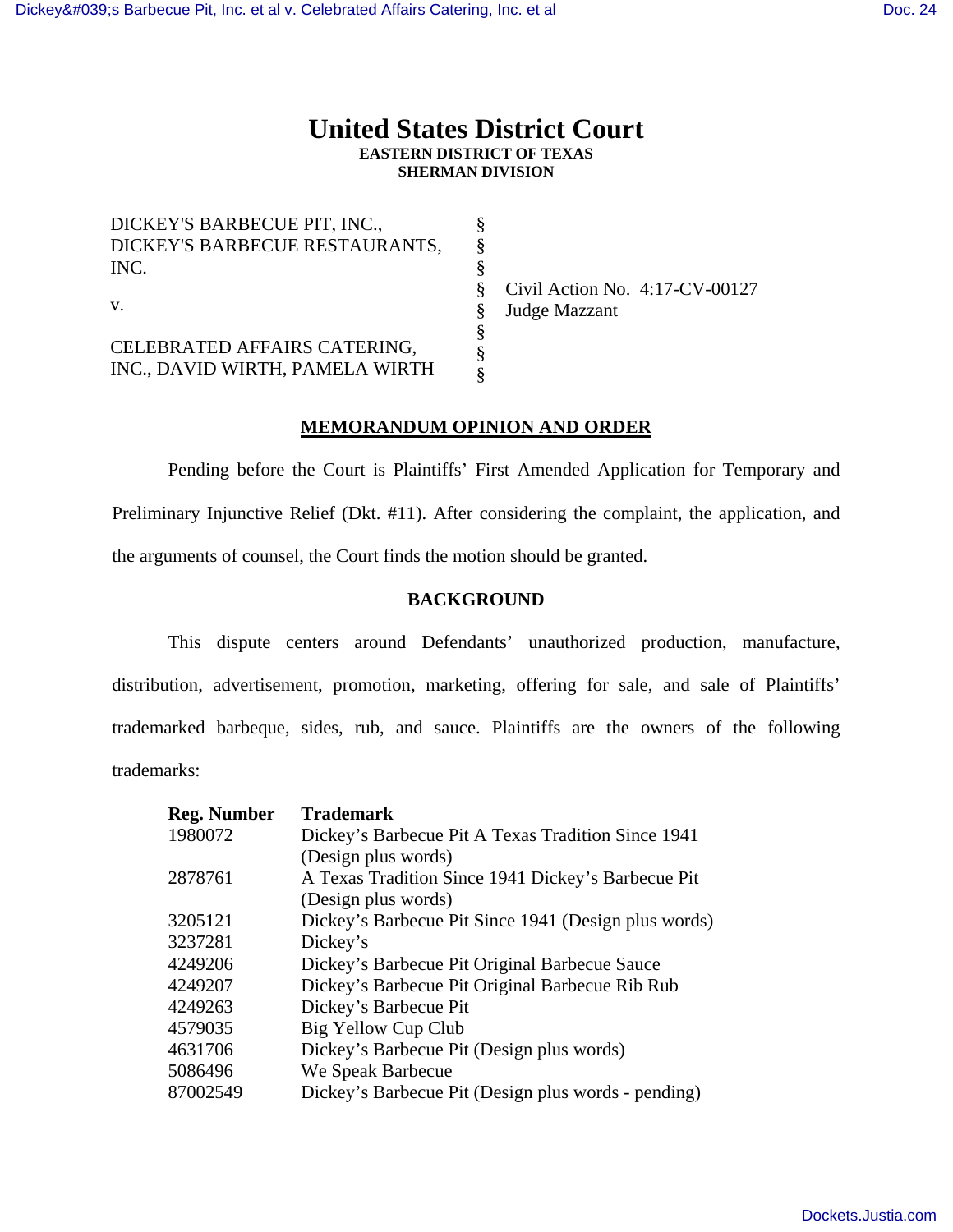1202218 Dickey's Barbecue Pit (Design plus words - international) 1183816 Dickey's (International)

(Dkt. #14, Exhibit D).

On May 22, 2013, and July 23, 2015, Defendants entered into franchise agreements with Dickey's Barbeque Restaurants, Inc. (collectively, the "Franchise Agreements"). As part of these agreements, Defendants operated two Dickey's Barbeque Pit Restaurants at 7850 N. Oracle, Tucson, Arizona 85704 and 5250 E. 22nd Street, Tucson, Arizona 85711.

 On February 2, 2017, Defendants terminated the Franchise Agreements. Upon termination, the "Obligations Upon Termination or Expiration" clause in the Franchise Agreements prohibit Defendants from (1) reopening the franchise restaurants; (2) opening a barbeque restaurant within a five-mile radius of the Dickey's Barbeque franchise restaurants; and (3) using any of the confidential methods, procedures, and trade secrets associated with the Dickey's Restaurants' System. Termination also required Defendants to immediately and permanently cease use of all signs, advertising materials, displays, stationary, forms, and any other articles which display Plaintiff's marks.

 On February 5, 2017, a representative for Plaintiffs visited each of Defendants' locations and documented the continued use of Plaintiff's trademarks.

 On February 20, 2017, Plaintiffs filed a complaint (Dkt. #1). That same day, Plaintiffs filed an Application for Temporary Restraining Order and Temporary Injunctive Relief (Dkt. #2). The Court denied the application for lack of notice to Defendants (Dkt. #4). On February 28, 2017, Plaintiffs filed an Amended Complaint and their First Amended Application for Temporary and Preliminary Injunctive Relief (Dkt. #6; Dkt. #11). The Court granted a temporary restraining order on March 6, 2017, and set a hearing for the preliminary injunction on March 21, 2017 at 12:00 p.m. (Dkt. #21).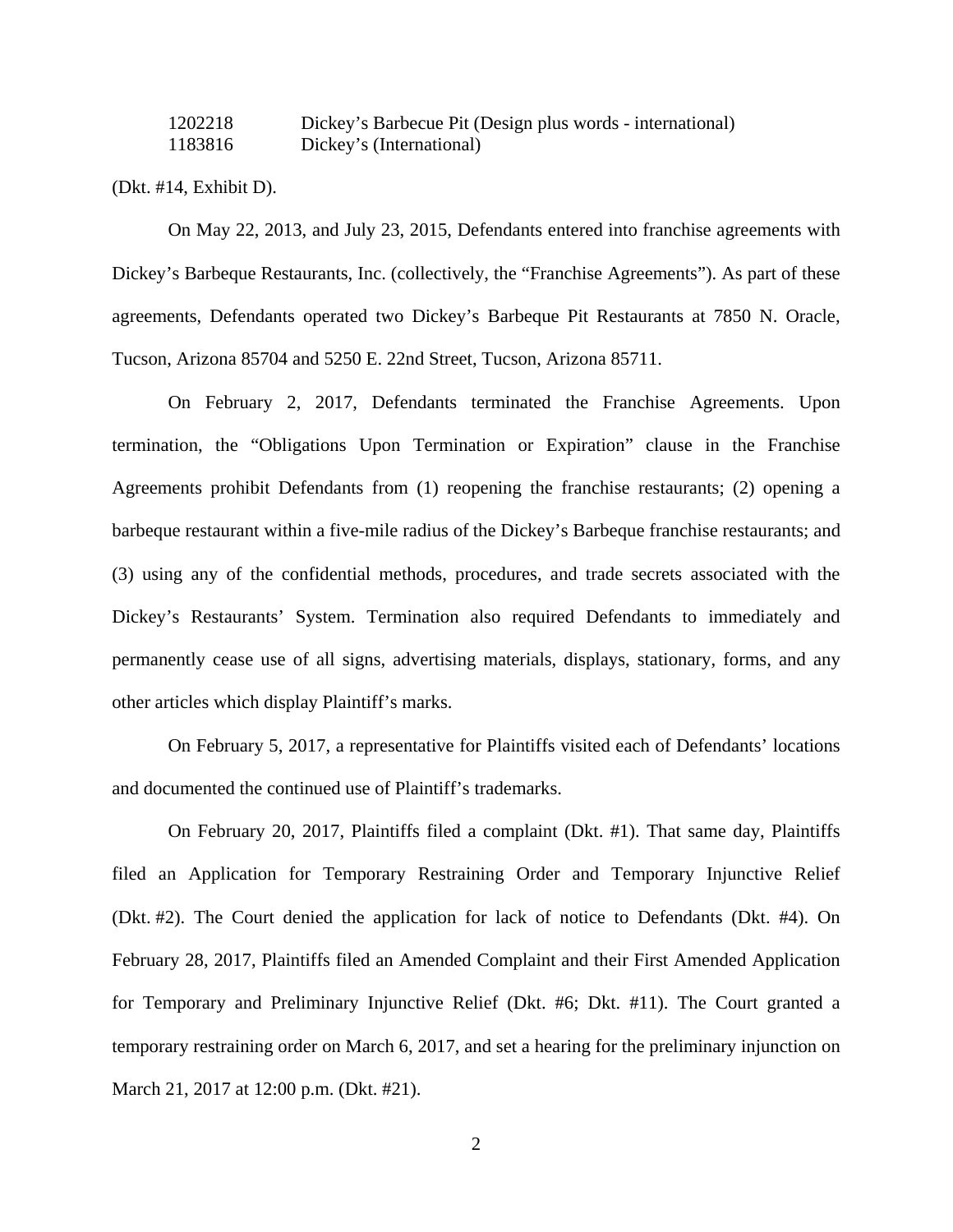The Court held a preliminary injunction hearing on March 21, 2017 at 12:00 p.m. Defendants did not appear. At the hearing, Plaintiffs requested that the Court convert the Application for Temporary Restraining Order and Temporary Injunctive Relief into an application for preliminary injunction. The Court agreed.

 As of the date of this order, Defendants continue to operate stores at 7850 N. Oracle, Tucson, Arizona 85704 and 5250 E. 22nd Street, Tucson, Arizona 85711.

### **LEGAL STANDARD**

Under Rule 65 of the Federal Rules of Civil Procedure, "[e]very order granting an injunction and every restraining order must: (a) state the reasons why it issued; (b) state its terms specifically; and describe in reasonable detail  $\dots$  the act or acts restrained or required." Fed. R. Civ. P. 65(d). A plaintiff seeking a preliminary injunction must show: (1) a substantial likelihood of success on the merits; (2) a substantial threat that plaintiff will suffer irreparable harm if the injunction is not granted; (3) the threatened injury outweighs any damage that the injunction might cause the defendant; and (4) the injunction will not disserve the public interest. *Nichols v. Alcatel USA, Inc.*, 532 F.3d 364, 372 (5th Cir. 2008).

"A preliminary injunction is an extraordinary remedy and should only be granted if the plaintiffs have clearly carried the burden of persuasion on all four requirements." *Id*. "The denial of a preliminary injunction will be upheld where the movant has failed sufficiently to establish *any one* of the four criteria." *Black Fire Fighters Ass'n v. City of Dall.*, 905 F.2d 63, 65 (5th Cir. 1990) (emphasis in original) (citation omitted). Injunctive relief requires the applicant to unequivocally show the need for its issuance. *Valley v. Rapides Par. Sch. Bd.*, 118 F.3d 1047, 1050 (5th Cir. 2005). The movant has the burden of introducing sufficient evidence to justify the grant of a preliminary injunction. *PCI Transp., Inc. v. Fort Worth & W. R.R. Co.*, 418 F.3d 535,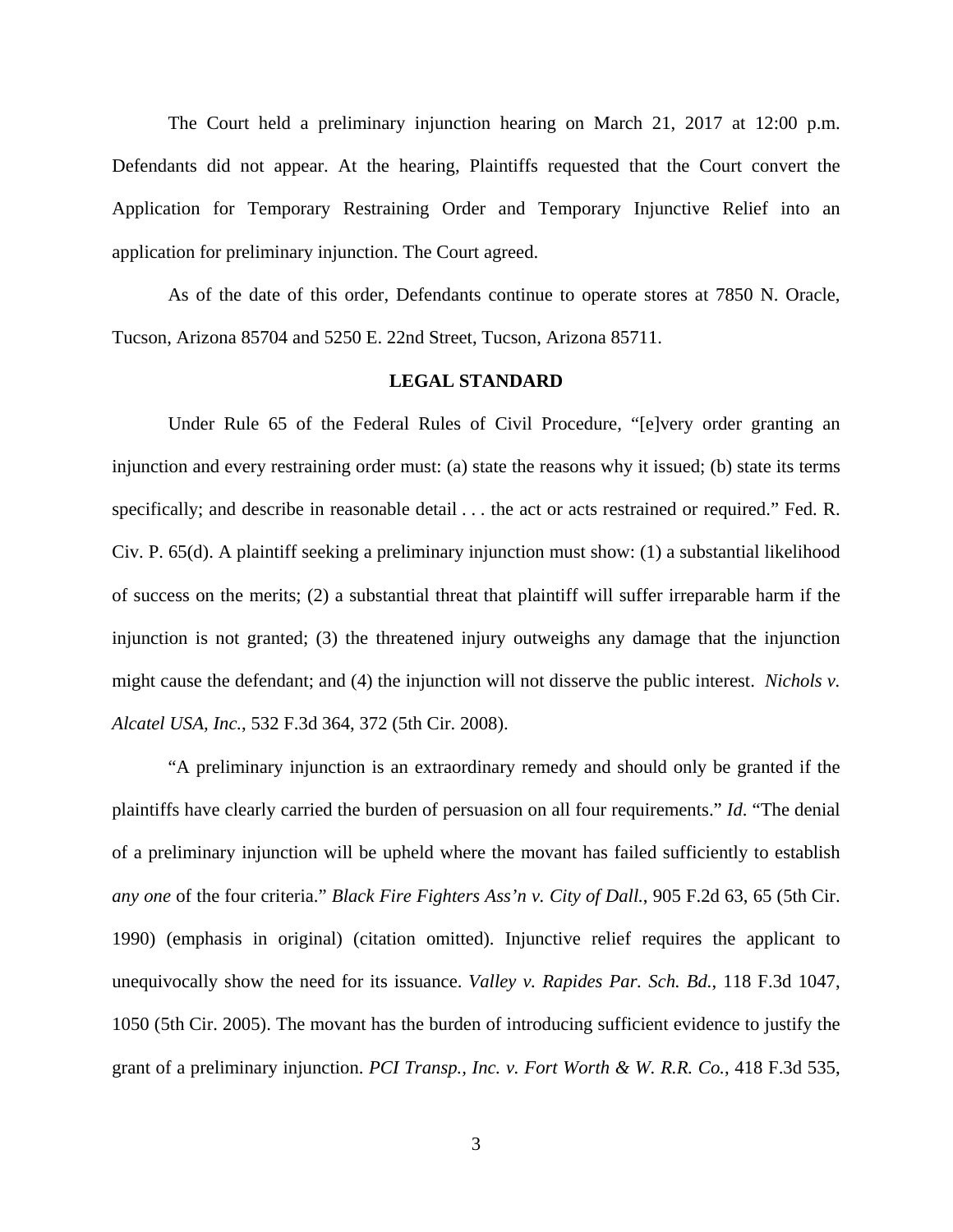545 (5th Cir. 2005)*.* The party seeking relief must satisfy a cumulative burden of proving each of the four elements enumerated before a court can grant preliminary injunction. *Miss. Power & Light Co. v. United Gas Pipe Line Co.*, 760 F.2d 618, 621 (5th Cir. 1985).

#### **ANALYSIS**

 Plaintiffs seek a temporary restraining order to restrain the Defendants from infringing on Plaintiff's trademarks. The Court finds that Plaintiffs have established all four elements necessary for a preliminary injunction on their trademark infringement claim.

#### *a. Likelihood of Success on the Merits*

 To demonstrate a likelihood of success on the merits Plaintiff must present a prima facie case. *Daniels Health Scis., LLC v. Vascular Health Scis.*, 710 F.3d 579, 582 (5th Cir. 2013) (citing *Janvey v. Alguire*, 647 F.3d 585, 595–96 (5th Cir. 2011)). A prima face case does not mean Plaintiffs must prove they are entitled to summary judgment. *Byrum v. Landreth*, 566 F.3d 442, 446 (5th Cir. 2009).

Plaintiffs are likely to succeed on their trademark infringement claim. To prevail on a claim for trademark infringement, the registrant must show: (1) its mark was used in commerce by the defendant without the registrant's consent; and (2) the unauthorized use was likely to cause confusion, or to cause mistake or to deceive. *See* 15 U.S.C. § 1114(1)(a); *Am. Rice, Inc. v. Producers Rice Mill, Inc*., 518 F.3d 321, 329 (5th Cir. 2008). A franchisor may show that it properly terminated the contract purporting to authorize the trademarks' use, thereby resulting in the unauthorized use of the trademarks by the former franchisee. *See Burger King Corp. v. Mason*, 710 F.2d 1480, 1491–92 (11th Cir. 1983) ("[M]any courts have held that continued trademark use by one whose trademark license has been cancelled . . . constitutes trademark infringement."); *Petro Franchise Sys., LLC v. All Am. Props., Inc*., 607 F. Supp. 2d 781, 788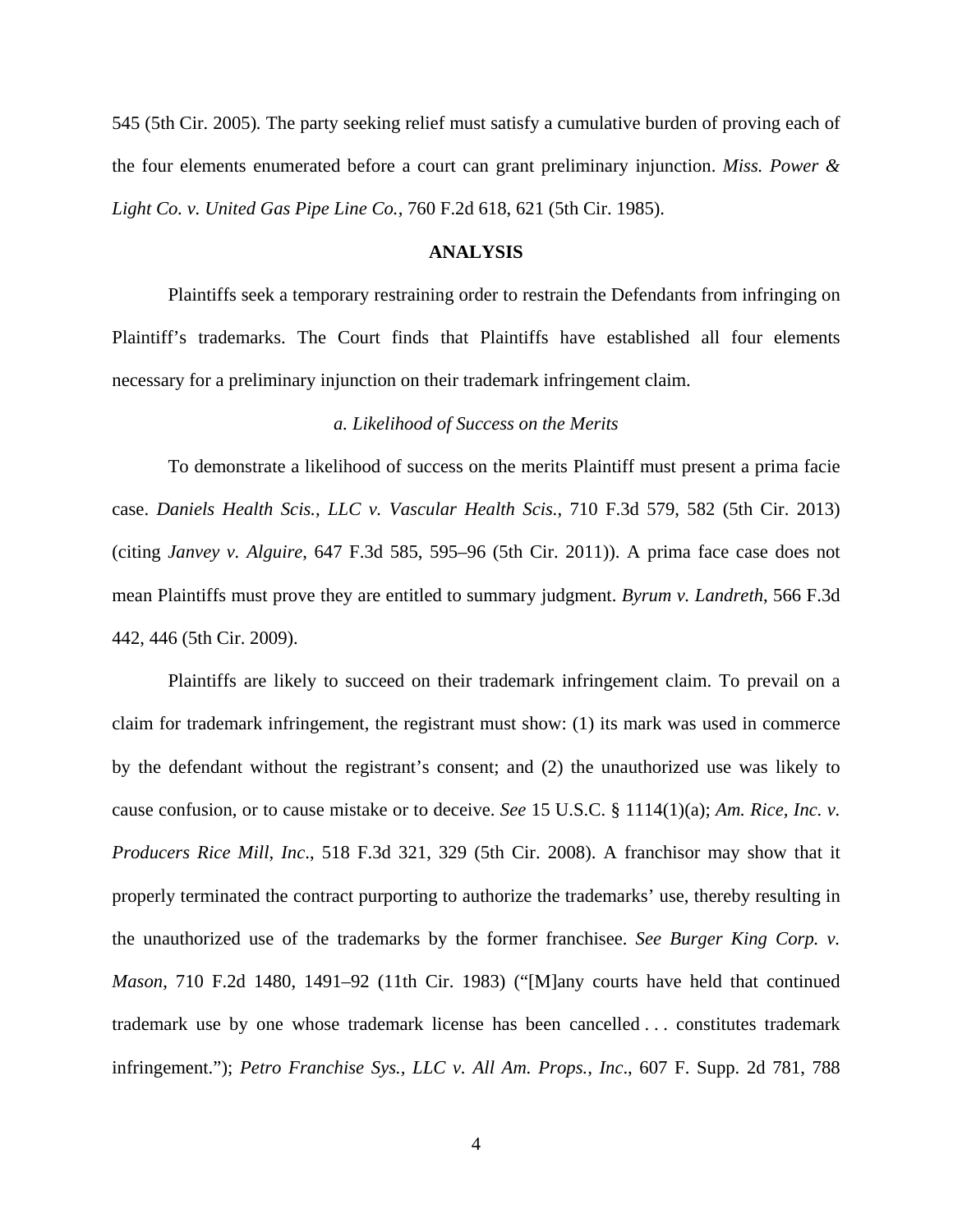(W.D. Tex. 2009) (same); 7*-Eleven, Inc. v. Puerto Rico-7, Inc*., No. 3:08-CV-0140-B, 2009 WL 4723199, at \*9 (N.D. Tex. Dec. 9, 2009) (same). "Registration of a mark with the PTO constitutes prima facie evidence of the mark's validity and the registrant's exclusive right to use the registered mark in commerce with respect to the specified goods or services." *Amazing Spaces, Inc. v. Metro Mini Storage*, 608 F.3d 225, 237 (5th Cir. 2010) (citations omitted).

Plaintiffs have demonstrated that they have valid and protectable trademarks. Plaintiffs have registered their marks and can thus establish a valid and protectable trademark (Dkt. #13, Exhibit 3).

Plaintiffs have provided direct evidence that Defendants are using marks identical to Plaintiffs' marks without Plaintiffs permission (Dkt. #14, Exhibit C). Plaintiffs terminated the Franchise Agreements and thus revoked permission to use the marks in its February 2, 2017 termination letter (Dkt. #13, Exhibit 4a, 4b). "The Fifth Circuit follows a comprehensive 'digits of confusion' test to determine whether confusion is likely." *Petro Franchise*, 607 F. Supp. 2d at 788 (citing *Rolex Watch USA, Inc. v. Meece,* 158 F.3d 816, 829–30 (5th Cir. 1998)).<sup>1</sup> "However, a district court may confine its digits-of-confusion analysis to the determination that the marks used by the allegedly infringing party are the exact marks owned by the plaintiff and, if they are, find that confusion is likely." *Id*. (citing *Paulsson Geophysical Servs., Inv. v. Sigmar*, 529 F.3d 303, 310 (5th Cir. 2008)); *see also Mason*, 710 F.2d at 1492 ("Common sense compels the conclusion that a strong risk of consumer confusion arises when a terminated franchisee

 $\overline{a}$ 

<sup>&</sup>lt;sup>1</sup> The Fifth Circuit considers the following "digits of confusion" in examining this issue: "(1) strength of the plaintiff's mark; (2) similarity of design between the marks; (3) similarity of the products; (4) identity of retail outlets and purchasers; (5) similarity of advertising media used; (6) the defendant's intent; (7) actual confusion; and (8) degree of care exercised by potential purchasers." *Am. Rice, Inc.*, 518 F.3d at 329. No one factor is dispositive, and a finding of likelihood of success does not even require a positive finding on a majority of these "digits of confusion." *Id.* (citing *Conan Props., Inc. v. Conans Pizza, Inc.*, 752 F.2d 145, 150 (5th Cir. 1985)).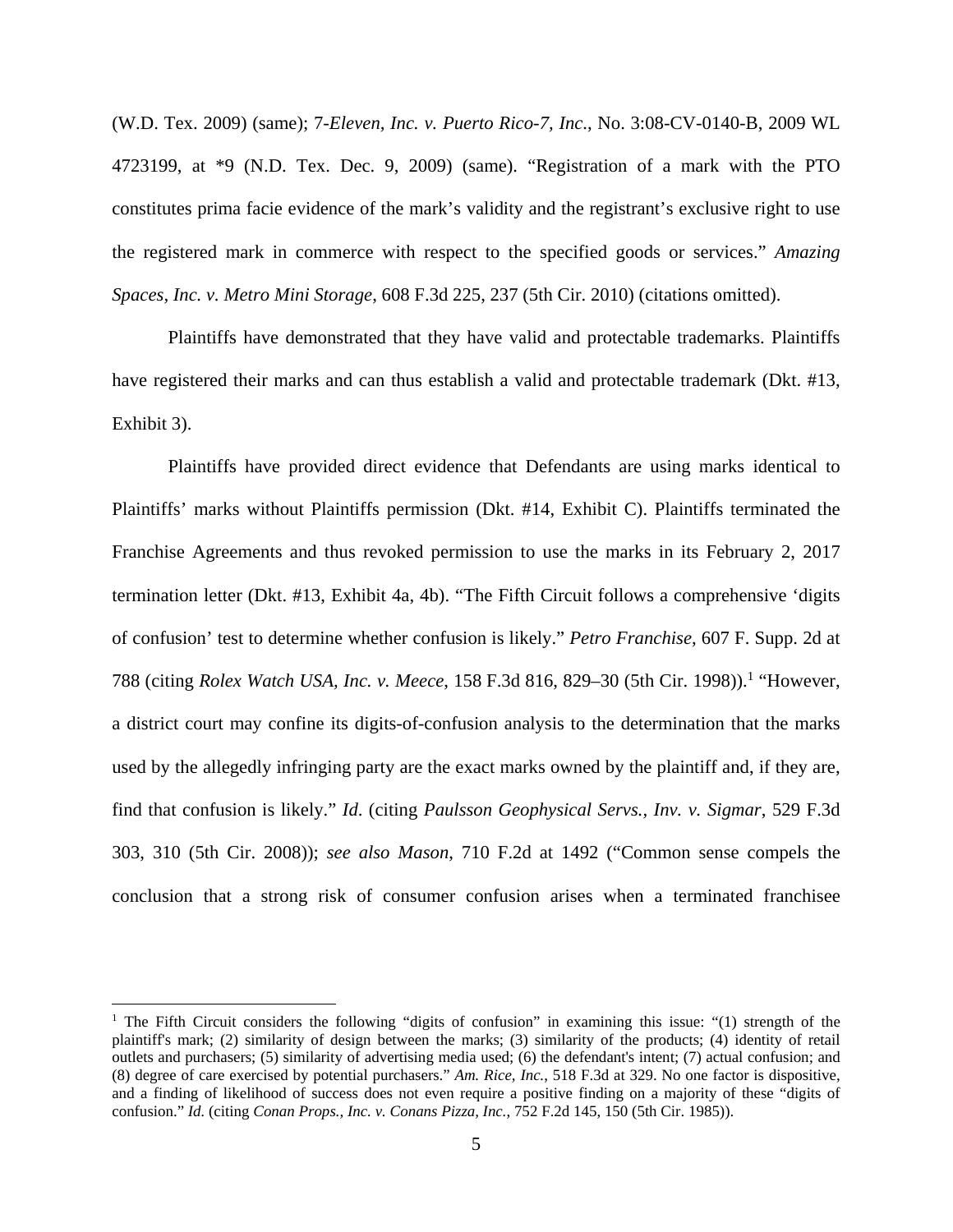continues to use the former franchisor's trademarks."). Here, Defendants are using identical marks to Plaintiffs' marks. The consumer is likely to be confused.

The Court will now turn to the question of whether Defendants' use of the marks is unauthorized, a question that "necessitates some type of showing that the franchisor properly terminated the contract purporting to authorize the trademarks' use." *Robertson*, 147 F.3d at 1038; *see also 7-Eleven, Inc*., 2009 WL 4723199, at \*9–10.

Plaintiffs terminated the Franchise Agreements on February 2, 2017 (Dkt. #13, Exhibit 4a, 4b). On January 24, 2017, Plaintiffs gave Defendants notice of default for failing to pay franchise fees under the Franchise Agreements (*See* Dkt. #13, Exhibit 4a at p. 1; Dkt. #13, Exhibit 4b at p. 2). Under the Franchise Agreements, Plaintiffs were required to cure within seven days following the date of written notice (Dkt. #12, Exhibit 1 at p. 33, Dkt. #13, Exhibit 2 at p. 35–36). Defendants did not cure, and Plaintiffs sent notice of termination on February 2, 2017. Plaintiffs validly terminated the Franchise Agreements, which authorized use of the trademarks.

The Court finds that Plaintiffs have shown a substantial likelihood of success on their trademark infringement claim.

### *b. Substantial Treat of Irreparable Injury*

Plaintiffs must demonstrate they are "likely to suffer irreparable harm in the absence of preliminary relief." *Winter v. Nat. Res. Def. Council*, 555 U.S. 7, 20 (2008). "[H]arm is irreparable where there is no adequate remedy at law, such as monetary damages." *Janvey*, 647 F.3d at 600. An injunction is appropriate only if the anticipated injury is imminent and not speculative. *Winter*, 555 U.S. at 22.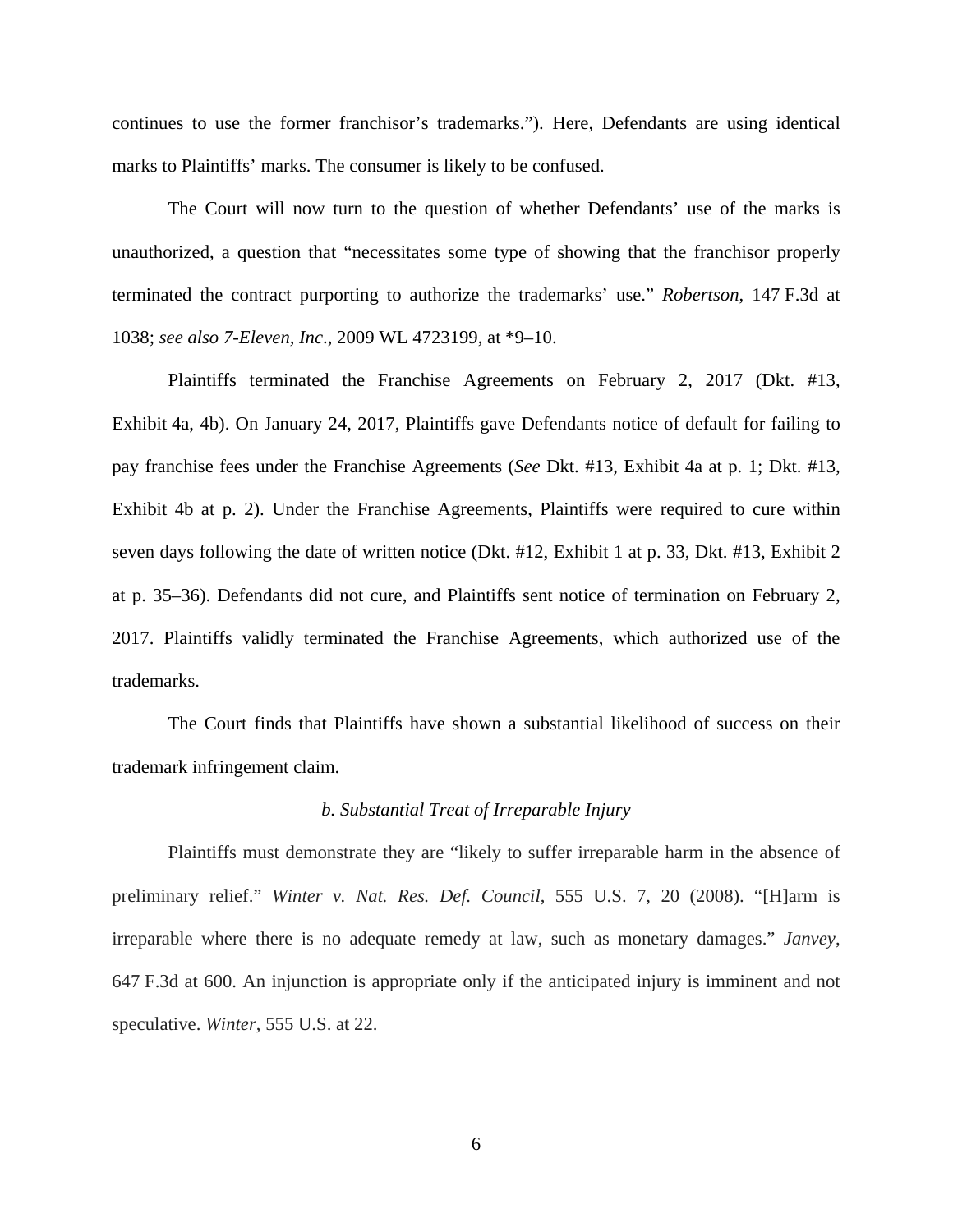Plaintiffs are likely to suffer immediate and irreparable harm to their goodwill and reputation by Defendants' use of Plaintiffs' trademarks and systems. Plaintiffs cannot be adequately compensated for the loss of control over its marks resulting in loss of goodwill, reputation, or customer confusion. Further, the harm is actual and imminent in that Defendants are using Plaintiffs' marks without authorization. Plaintiffs have satisfied this element.

### *c. Balance of Hardships*

When deciding whether to grant an injunction, "courts 'must balance the competing claims of injury and must consider the effect on each party of the granting or withholding of the requested relief.'" *Winter*, 555 U.S. at 24 (citation omitted).

The threatened injury of loss of goodwill, reputation, and customer confusion to Plaintiffs greatly outweighs any damage to Defendants. Plaintiffs revoked Defendants' rights to use the Dickey's trademarks. Plaintiffs face immediate and irreparable harm to their goodwill and reputation by virtue of customer confusion. This harm cannot be fixed by monetary damages. On the other hand, Defendants have no apparent right to use Plaintiffs' marks. If Plaintiff is harmed, its only harm will be monetary, which can be remedied by Plaintiffs.

#### *d. Public Interest*

'"In exercising their sound discretion, courts of equity should pay particular regard for the public consequences in employing the extraordinary remedy of injunction."' *Winter*, 555 U.S. at 24 (quoting *Weinberger v. Romero-Barcelo*, 456 U.S. 305, 312 (1982)). This factor overlaps substantially with the balance-of-hardships requirement. *Id.* 

The public has an interest in not being deceived or confused and for persons to comply with federal statutes and regulations regarding trademarks. *See S & R Corp. v. Jiffy Lube Int'l,*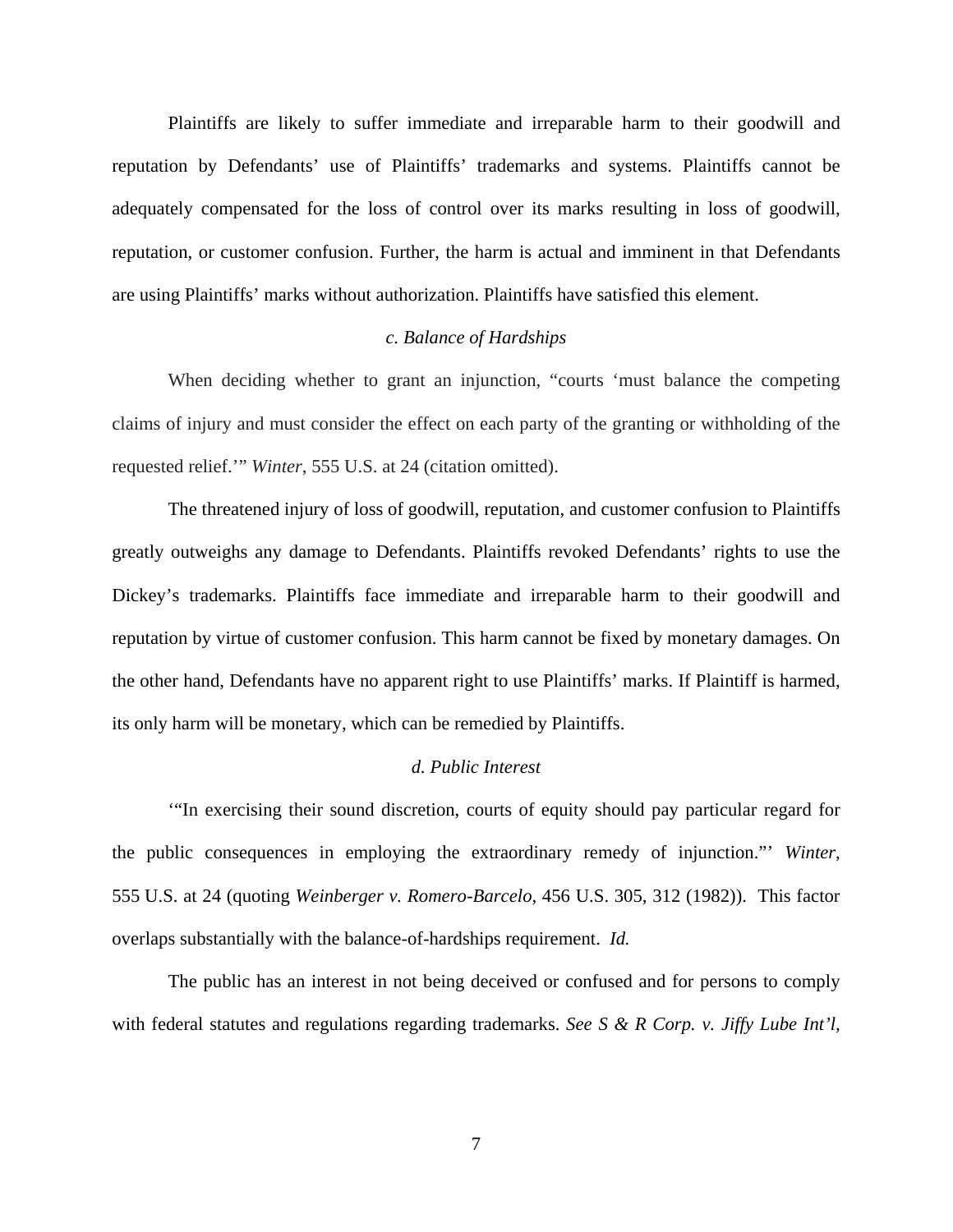*Inc.*, 968 F.2d 371, 379 (3d Cir. 1992); *TGI Friday's Inc. v. Great Nw. Rests., Inc*., 652 F. Supp. 2d 763, 773 (N.D. Tex. 2009). Plaintiffs have satisfied this element.

### **CONCLUSION**

It is therefore **ORDERED** that Plaintiffs' First Amended Application for Temporary and Preliminary Injunctive Relief (Dkt. #11) is hereby **GRANTED**.

It is further **ORDERED** that Defendants Celebrated Affairs Catering, Inc., David Wirth, and Pamela Wirth, their agents, servants, employees, officers, associates, attorneys, and those in active concert or participation with Defendants, are hereby **ENJOINED** from:

 (1) manufacturing, importing, advertising, marketing, promoting, supplying, distributing, offering for sale, or selling any products which bear the Dickey's trademarks or any marks/designs identical thereto, substantially indistinguishable from, substantially similar thereto, or confusingly similar thereto;

(2) engaging in any other activity that will dilute the distinctiveness of the Dickey's trademarks;

(3) committing any other act which falsely represents or has the effect of falsely representing that the goods and services of Defendants are licensed by, authorized by, offered by, produced by, sponsored by, endorsed by, or in any other way associated with Dickey's Barbecue Pit, Inc. or Dickey's Barbecue Restaurants, Inc.; and

(4) from using, disposing of, alienating or doing or failing to do anything that would affect (a) the delivery to Dickey's Barbecue Restaurants, Inc. for destruction or other disposition all remaining inventory of the Dickey's Barbecue Restaurants, Inc. stores Defendants operated, or other merchandise bearing the Dickey's trademarks, or any marks confusingly or substantially similar thereto, including all advertisements, promotional and marketing materials therefore, as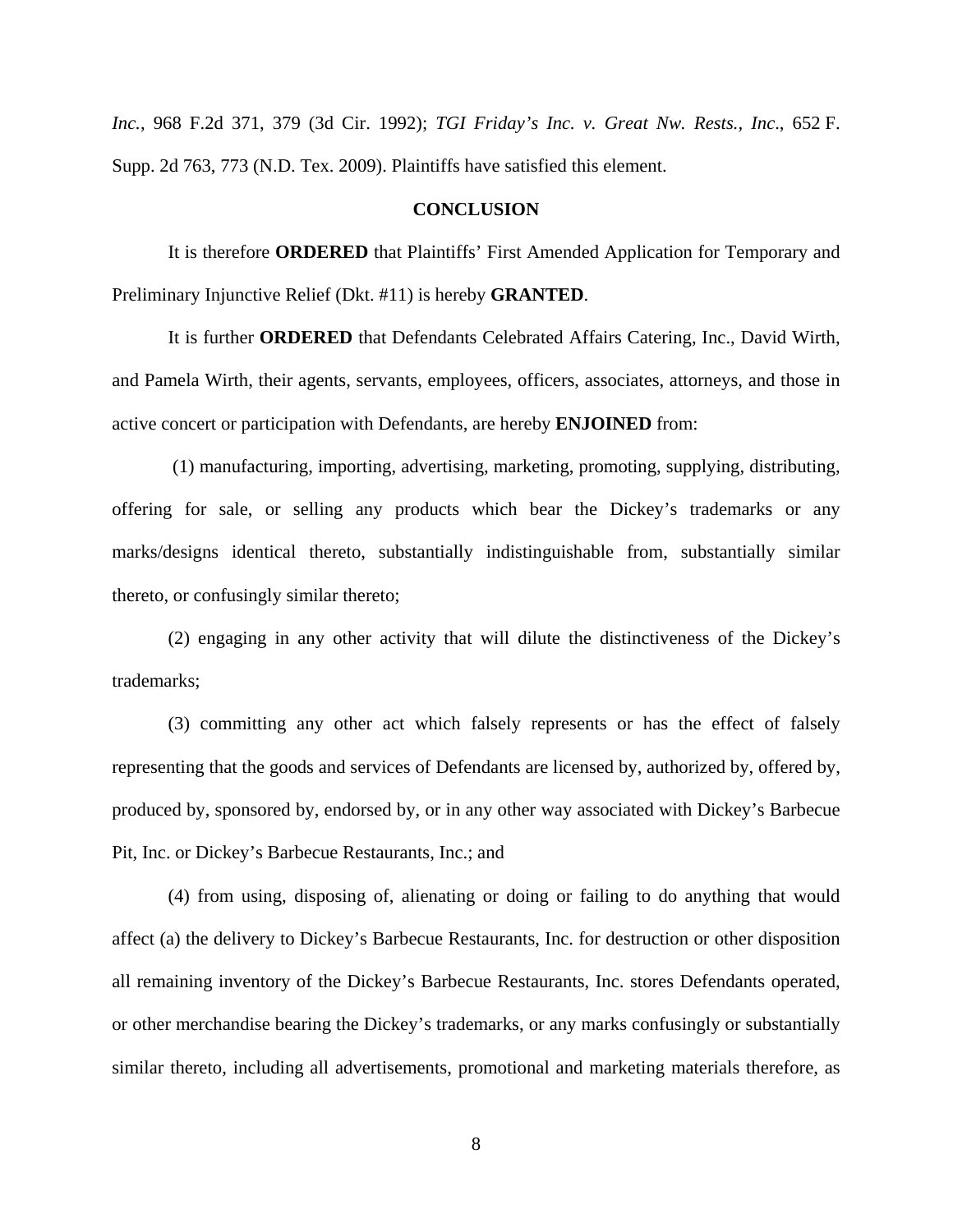well as means of making same including signs; and (b) the preservation of the equipment, furniture, and fixtures at the Dickey's Barbecue Restaurants, Inc. stores operated by Defendants.

It is further **ORDERED** that Defendants Celebrated Affairs Catering, Inc., David Wirth, and Pamela Wirth, their agents, servants, employees, officers, associates, attorneys, and those in active concert or participation with Defendants:

- (1) Deliver to Plaintiffs for destruction or other disposition all remaining inventory of Defendants' restaurants, or other merchandise bearing the Dickey's Pit's trademarks, Dickey's Restaurants' system, or any marks confusingly or substantially similar thereto, including all advertisements, promotional and marketing materials therefore, as well as the means of making these items, including signs;
- (2) To supply Plaintiffs a list of all downstream purchasers of the product from Defendants' restaurants and provide all documents, including correspondence, invoices, and receipts, related to Defendants purchase of the product for Defendants' restaurants;
- (3) To file with this Court and serve on Plaintiffs within ten (10) days after entry of the injunction a report in writing, under oath setting forth in detail the manner and form in which Defendants have complied with the injunction; and
- (4) To submit an accounting to Plaintiffs of all of Defendants' gains, profits, and advantages derived from the unauthorized use of Plaintiffs' trademarks, if any.

The Court finds that \$500 security posted by Plaintiffs in order to secure a temporary restraining order is adequate to pay the costs and damages sustained by Defendants if found to be wrongfully enjoined. This bond shall remain in the registry of the Court until further order.

9